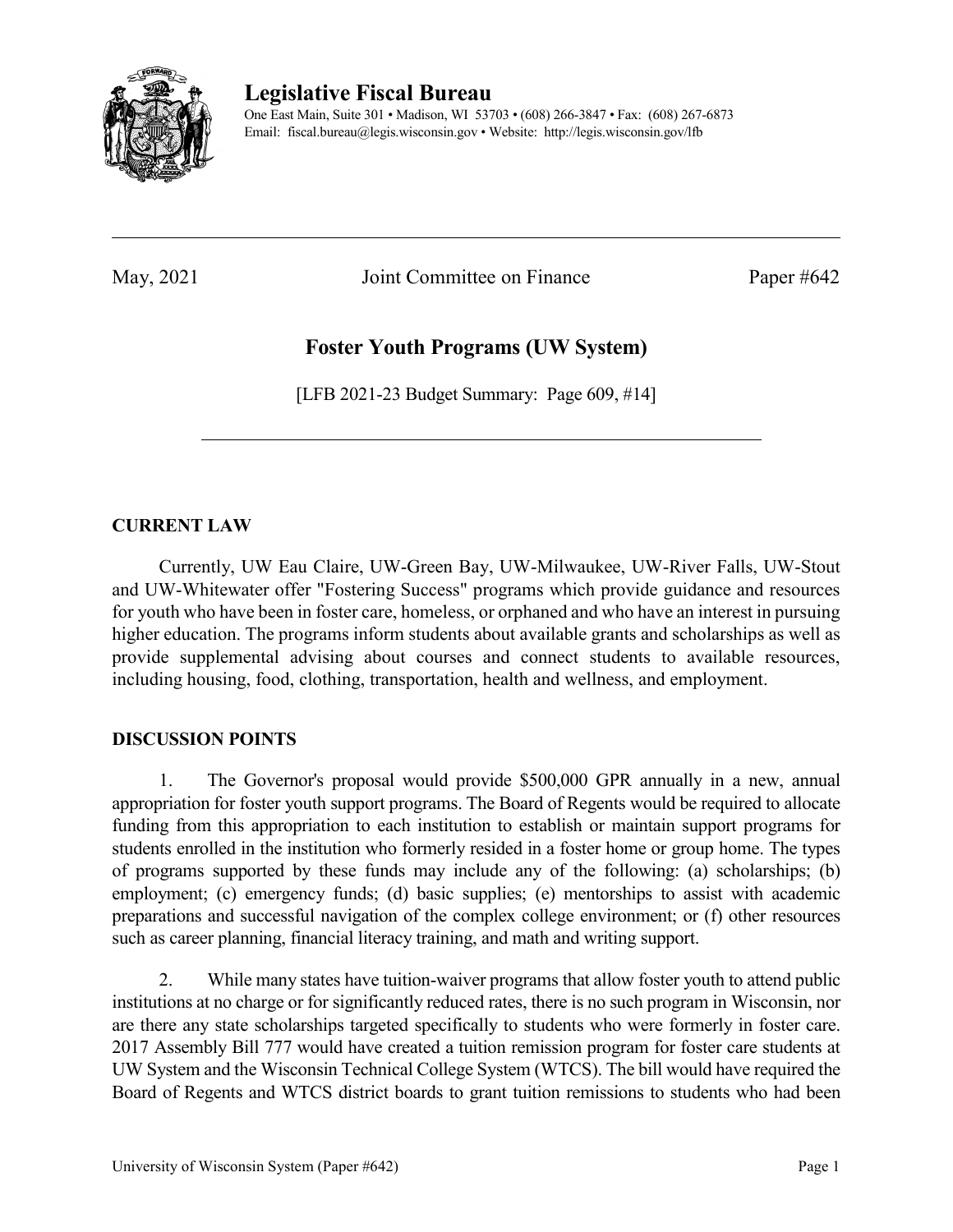placed in foster care or other placements out of their parent's home. The bill would have provided \$410,000 GPR annually in a biennial appropriation to reimburse UW System and WTCS institutions for remissions. The bill passed the Assembly on a vote of 93 to 0, but failed to pass pursuant to 2017 Senate Joint Resolution 1.

3. Although Wisconsin does not offer state-funded tuition remission or scholarships directly targeted to students who were in foster care, the federal Chafee Education and Training Voucher (ETV) program, funded under Title IV-E of the Social Security Act, provides vouchers for post-secondary education and training available to youths who have aged out of out-of-home care. Wisconsin received \$755,000 from the ETV program for federal fiscal year 2021. Youths may receive services funded under ETV if they meet state eligibility criteria for the independent living program and federal ETV eligibility requirements, which Department of Children and Family (DCF) staff note is a more limited population than all youth who have experienced foster care. A youth is eligible for the ETV program if he or she exited an out-of-home care or court-ordered kinship care placement at age 18 or went into court-ordered guardianship or was adopted after the age of 16. All ETV funds are awarded under the Brighter Star program through the transitional resource agencies.

4. Through federal fiscal year 2020, eligible youth receive up to \$5,000 per school year in ETV funds for financial aid for the costs of attending an accredited school for a four-year degree, twoyear degree, technical diploma, apprenticeship, or professional certification. Funds may be available for up to five academic years. The awards may be used for the costs of attendance, including (but not limited to) tuition, fees, room and board, and transportation for youths who have been approved to attend a post-secondary education or vocational program. A student is eligible if he or she: (a) is at least 17.5 years old and is likely to remain in a court-ordered out-of-home care placement until the age of 18 (or older); (b) was adopted or entered guardianship under the Children's Code at the age of 16 or older following a court-ordered out-of-home care placement; or (c) is older than 18 but younger than 14 years of age and aged out of an out-of-home care placement. Beginning in federal fiscal year 2021, the federal Consolidated Appropriations Act of 2021 increased the maximum ETV award amount from \$5,000 per youth per year to be up to \$12,000 per youth per year and raised the maximum age of eligibility to 26.

5. Research suggests a small percentage of individuals formerly in foster care attend postsecondary education and only a small percentage of those students receive degrees within five or six years. The Chapin Hall Center for Children at the University of Chicago conducted a longitudinal study, the Midwest Study, of individuals who had formerly been in foster care in Illinois, Iowa, and Wisconsin. At the beginning of the study, all of the individuals were 17 years old and had been in foster care for at least one year. The first round of interviews began in 2002 and subsequent interviews occurred when most of the respondents were 19, 21, 23 or 24, and 26. Chapin Hall released separate reports for each of the three states following the interviews that took place when the individuals formerly in foster care were 19 and 21. At age 19, 16.5% of individuals who had formerly been in foster care in Wisconsin were enrolled in a vocational training program or a two-year college while 6.7% were enrolled in a four-year college or university. At age 21, 10.8% were enrolled in a two-year college and 5.7% were enrolled in a four-year college or university. Data from all three states shows that 8.1% of respondents were enrolled in a two-year college and 4.2% were enrolled in a four-year college or university at age 23 or 24.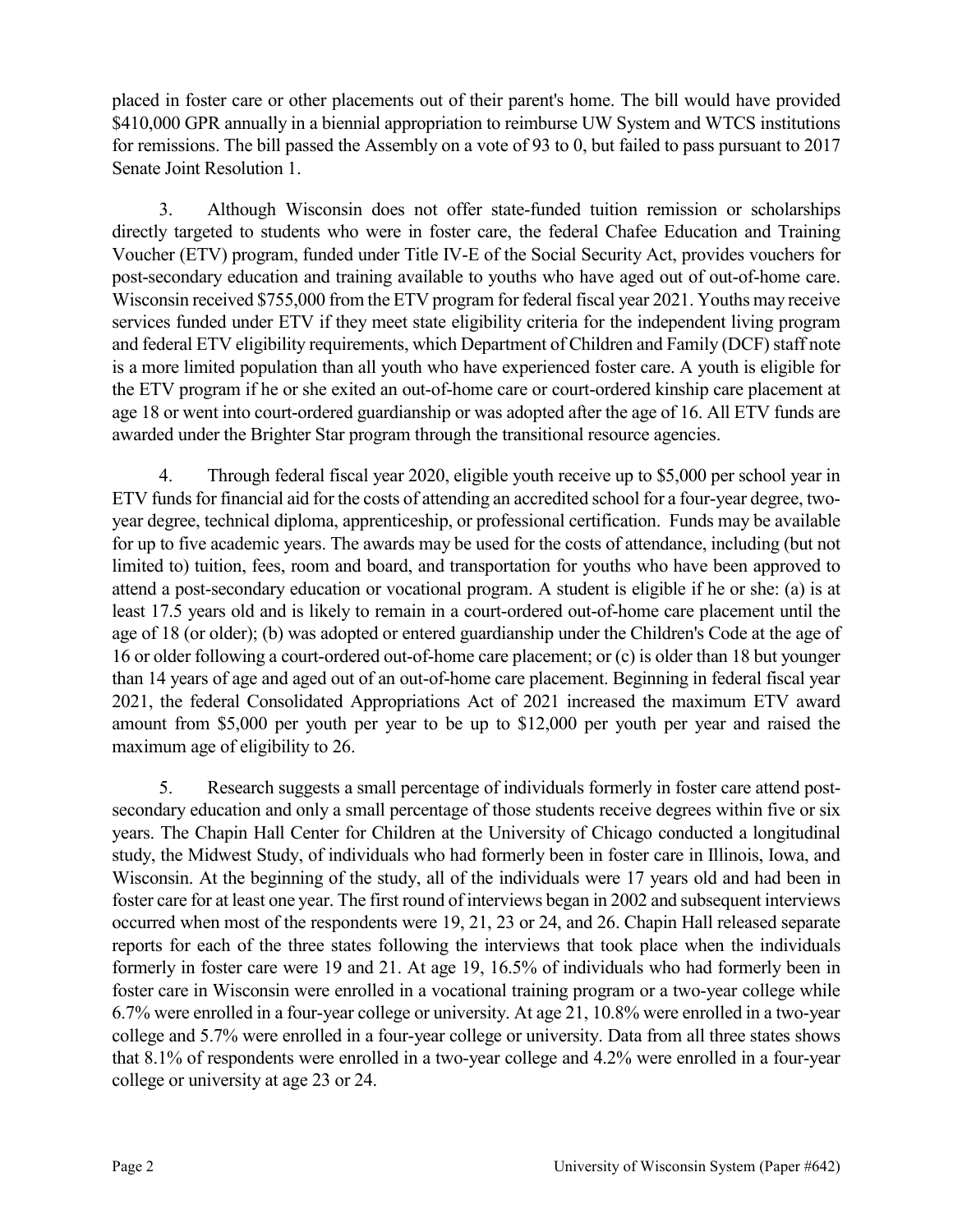6. As the Chapin Center notes, while the ETV (Brighter Star) and tuition waiver programs in other states make postsecondary education more economically viable for young people aging out of foster care, they do not address nonfinancial needs. DOA budget staff indicate that the proposed funding was intended to be utilized for supporting and expanding the Fostering Success programs. The Fostering Success programs at several UW-System institutions support students who have been in foster care (and other students who have experienced homelessness or were orphaned) by focusing on recruitment, retention, and graduation. The initial program began at UW-Stout in the admissions office through a one-time grant in 2014 from DCF and continued in subsequent years primarily through private donations. As part of their Fostering Success program, UW-Stout provides information for other campuses interested in developing their own Fostering Success programs.

7. Funding for Fostering Success programs varies by campus. At UW-Stout, the program partners with the campus's student support services funded through federal TRIO grants, which provide academic support and services for first-generation students, students who meet federal lowincome criteria, and students with disabilities. These services include financial literacy coaching, writing and math specialists, and tutoring. By partnering with the TRIO program, UW-Stout's director indicates the minimum annual Fostering Success program operating budget is approximately \$15,000. The program director indicates over 80% of program funds are utilized for activities that directly benefit students including scholarships, paid work positions within the program, emergency funds, and basic supplies (hygiene, clothes, food, and school supplies). Budgeted staff time by the Fostering Success Director and Support Services advisor together make up a 0.10 FTE position funded through UW-Stout through private donations to the Stout Foundation for Fostering Success. UW-Stout also provides GPR funding for a 0.05 FTE administrative support, and provides funding for the program through federal work-study funds and a graduate assistant position funded from program revenue (tuition) funds which the program applies for on an annual basis. Community grants and private donations provide the remaining program funding. If the program were not partnered with TRIO, the director estimates annual costs would be approximately \$100,000 annually.

8. At UW-Milwaukee, the program coordinator indicates that 25% of their position, which is funded through GPR, is allocated to the Fostering Success coordinator work, and that the program has no other dedicated budget and relies heavily on volunteers and donations. The coordinator is responsible for leading the Fostering Success at UWM Committee, a group of volunteers which includes faculty, alumni, and community members. They also coordinate student outreach to both prospective and current students through monthly emails, phone call campaigns, and college and career fairs. They also manage donation campaigns and apply for grants to support the program (the program receives grants and donations of between \$5,000 and \$10,000 annually). Similar to Stout, and depending on available donations, the UWM program provides academic and wellness supplies to students including welcome bags, book gift cards, and linens. There are several activities that UWM would like to provide through their program if they were to receive additional program funding, such as a one to two-night summer camp for high school students (a program UW-Stout currently offers through their program), foster care awareness month activities, scholarship funding, and peer mentors and professional in-depth coaches to help students navigate life transitions into college, throughout college, and post-graduation.